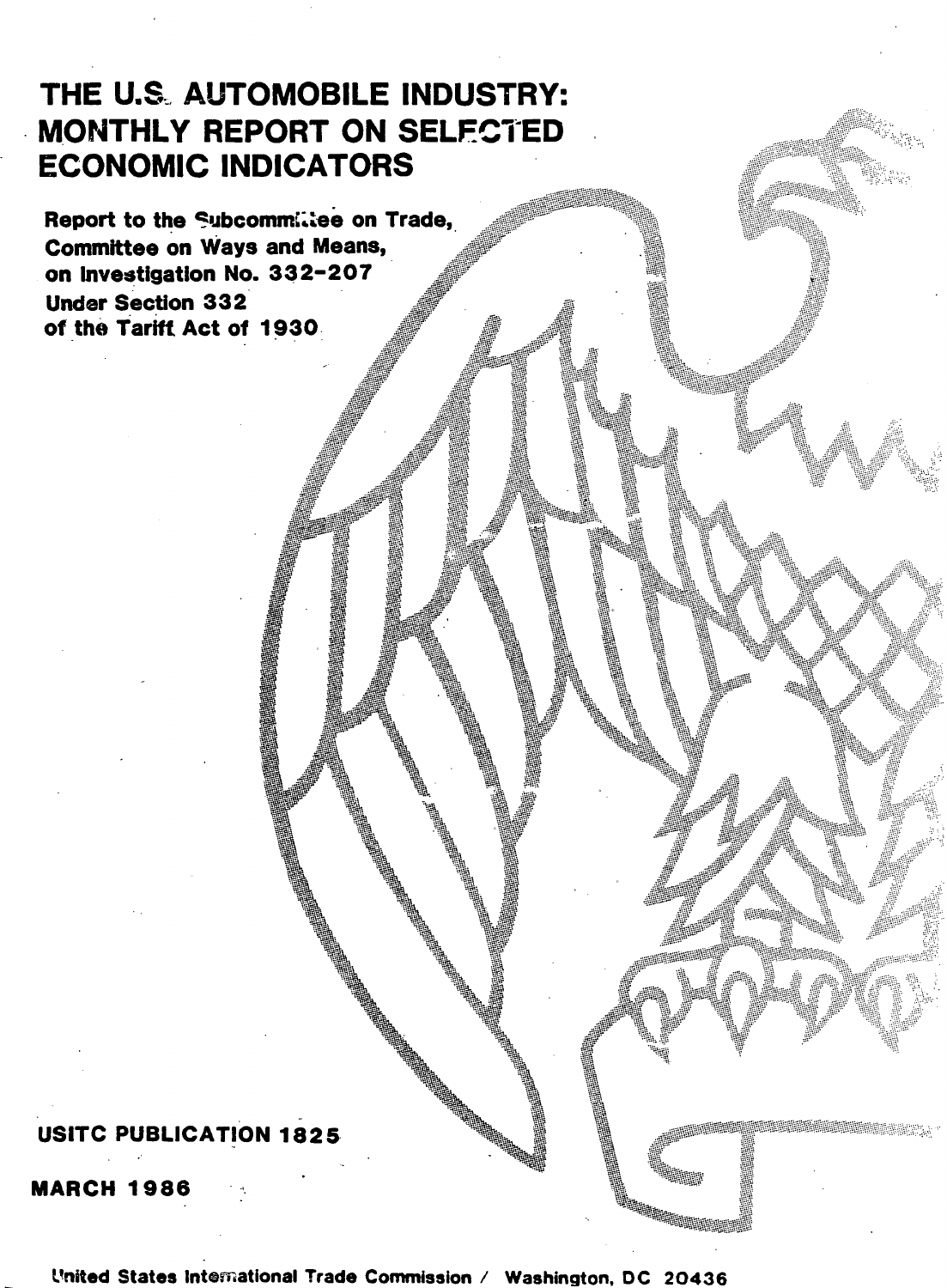### UNITED STATES INTERNATIONAL TRADE COMMISSION

#### COMMISSIONERS

Paula Stern, Chairwoman Susan W. Llebeler, Vice Chairman . Alfred E. Eckes Seeley G. Lodwick David B. Rohr Anne E. Brunsdale

This report was prepared principally by

John Creamer and Jim McElroy

Machinery and Transportation Equipment Branch Machinery and Equipment Division

> Office of Industries Erland Heginbotham, Director

Address all communications to . Kenneth R. Mason., Secretary to the Commission United States International Trade Commission Washington, DC 20436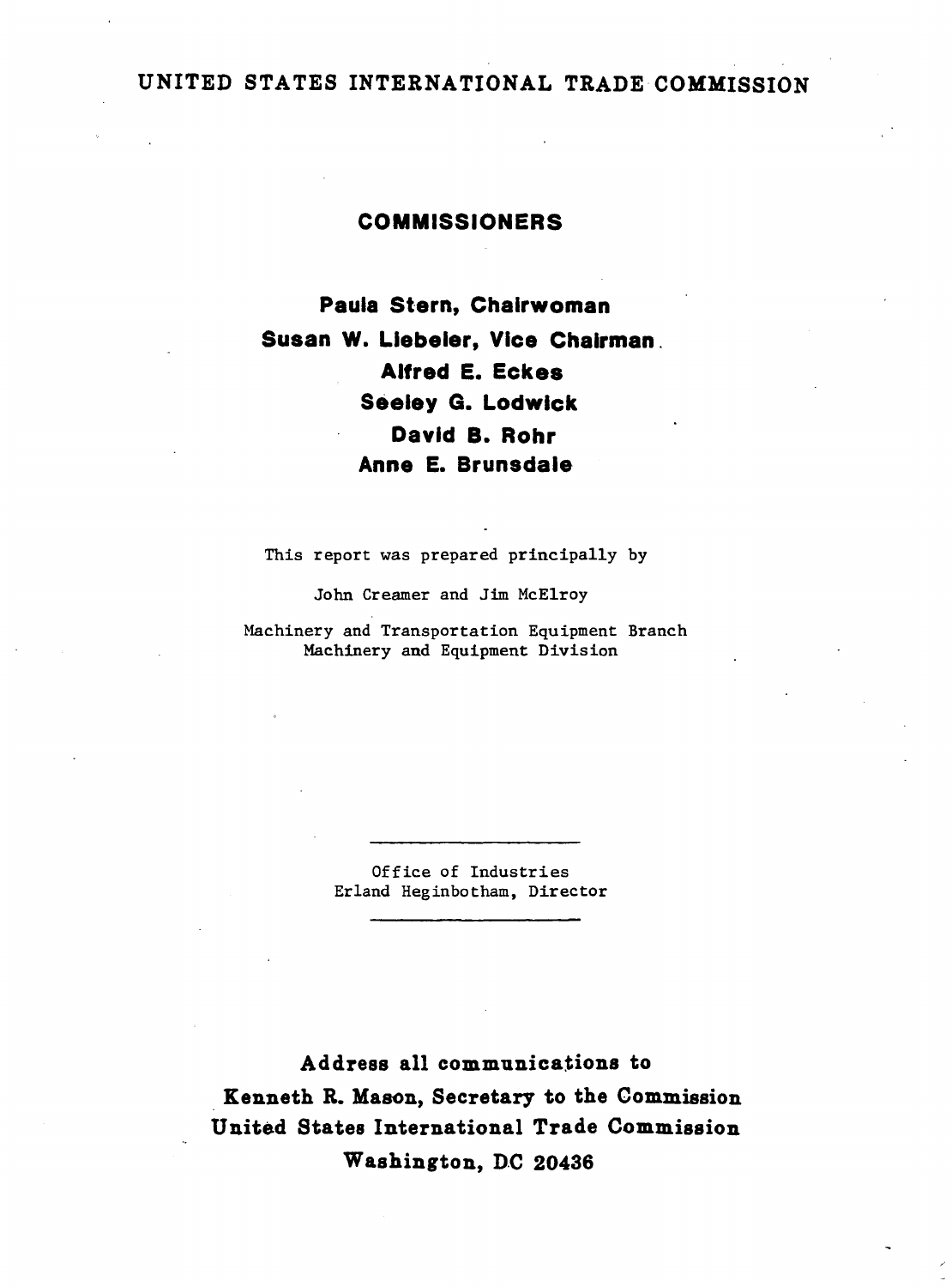#### CONTENTS

#### Tables

| 1.  | New passenger automobiles: U.S. retail sales of domestic production,<br>production, inventory, days' supply, and employment, by specified<br>periods, March 1984-February 1986-                                          |
|-----|--------------------------------------------------------------------------------------------------------------------------------------------------------------------------------------------------------------------------|
| 2.  | New passenger automobiles: U.S. imports for consumption, by<br>principal sources and by specified periods, February 1984-<br>January 1986-                                                                               |
| 3.  | Lightweight automobile trucks and bodies and cab/chassis for light-<br>weight automobile trucks: U.S. imports for consumption, by<br>principal sources and by specified periods, February 1984-<br>January 1986-         |
| 4.  | New passenger automobiles: U.S. exports of domestic merchandise,<br>by principal markets and by specified periods, February 1984-<br>January 1986-                                                                       |
| 5.  | Lightweight automobile trucks and bodies and cab/chassis for light-<br>weight automobile trucks: U.S. exports of domestic merchandise,<br>by principal markets and by specified periods, February 1984-<br>January 1986- |
| 6.  | New passenger automobiles: Sales of domestic and imported passenger<br>automobiles and sales of imported passenger automobiles as a percent<br>of total U.S. sales, by specified periods, 1985 and 1986—                 |
| 7.  | New passenger automobiles: Price indexes, by specified periods,<br>1985 and 1986-                                                                                                                                        |
| 8.  | New passenger automobiles: Retail price changes in the U.S. market<br>during February 1986-                                                                                                                              |
| 9.  | Sales and profits (loss) on major automobile manufacturers'<br>operations, by specified periods, 1984 and 1985-                                                                                                          |
| 10. | Manufacturers' suggested retail prices of selected U.S. and Japanese<br>automobiles, April 1981 March 1986-                                                                                                              |

### Page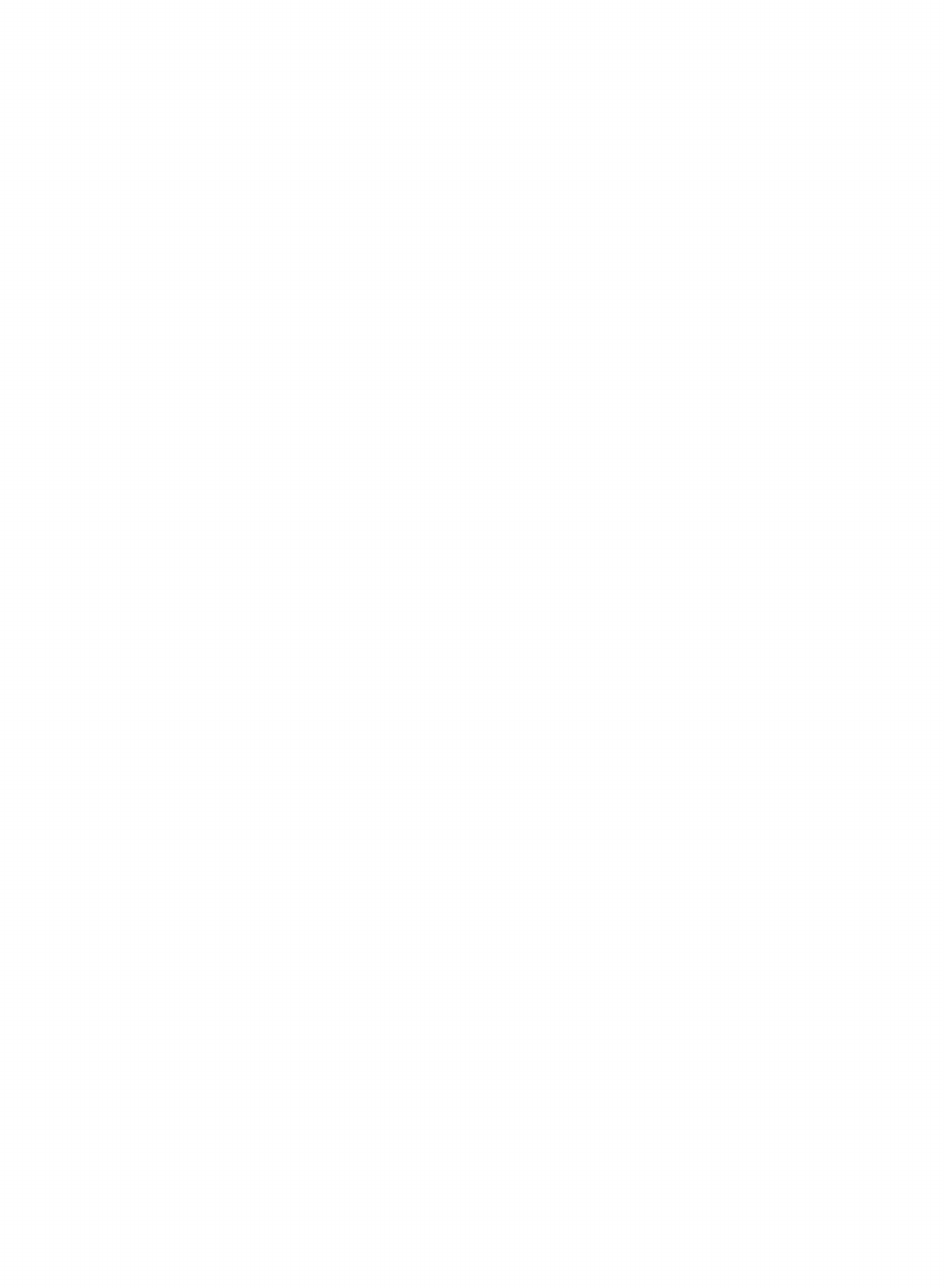,1

Table 1.--New passenger automobiles: U.S. retail sales of domestic production, production, inventory, days' supply, and employment, by. specified periods, March 1984-February 1986

|                                |           | 1985-86   |                   | 1984-85   |               |  |  |
|--------------------------------|-----------|-----------|-------------------|-----------|---------------|--|--|
| <b>Item</b>                    | Jan.      | Feb.      | Mar. 1985-        | Fab.      | Mar. 1984-    |  |  |
|                                | 1986      | 1986      | Jan. 1986         | 1985      | Feb. 1985     |  |  |
| Retail sales of domes-:        |           |           |                   |           |               |  |  |
| tic production:                |           |           |                   |           |               |  |  |
| Subcompact-                    | 174:      | 165:      | 2,243             | 181:      | 2,186         |  |  |
| Compact-                       | 119:      | 111:      | 1,483:            | 128:      | 1,379         |  |  |
| Intermediate-----------        | 221       | 211       | 2,650<br>$\sim$ 1 | 191:      | 2,445         |  |  |
| Standard-                      | 54        | 58        | 887               | 79        | 1,103         |  |  |
|                                | 71:       | 72        | 998               | 74 :      | 1,002         |  |  |
|                                | 640 :     | 616:      | 8,261             | 653 :     | 8,114         |  |  |
| Production:                    |           |           |                   |           |               |  |  |
| Subcompact-                    | 138       | 140 :     | 1,573             | 116:      | 1,588         |  |  |
| Compact-                       | 187:      | 170       | 2,020             | 164:      | 1,920         |  |  |
| Intermediate-----------        | 241       | 209       | 3,003             | 263:      | 2,782         |  |  |
| Standard                       | 54:       | 31        | 644               | 65        | 931           |  |  |
| <b>.</b>                       | 72:       | 67        | 850               | 78 :      | 809           |  |  |
| Total                          | 692 :     | 618:      | 8,090:            | 686 :     | 8,030         |  |  |
| Inventory:                     |           |           |                   |           |               |  |  |
| Subcompact---------------      | 269:      | 294       | $\frac{1}{2}$     | 321       | $\frac{1}{2}$ |  |  |
| Compact-                       | 358:      | 392:      | 1/                | 365:      | 1/            |  |  |
| Intermediate---------          | 648 :     | 671       |                   | 454 :     | 1/            |  |  |
|                                | 188       | 227       | 17                | 275:      | <u>1/</u>     |  |  |
|                                | 167:      | 183       | 1/                | 150       | 1/            |  |  |
| $\overline{\phantom{a}}$ :     | 1,630:    | 1,767:    | 1/                | 1,565:    | 1/            |  |  |
| Days' supply: 2/               |           |           |                   |           |               |  |  |
| Subcompact-<br>$\blacksquare$  | 59 -      | 66 :      | $\frac{1}{2}$     | 73        | 1/            |  |  |
|                                | 66 :      | 69 :      | 1/                | 64        | 1/            |  |  |
| Intermediate-----------        | 88 :      | 71 :      | 1/                | 54        | 1/            |  |  |
|                                | 84:       | 106       | 1/                | 87        | 17            |  |  |
| $\overline{\phantom{a}}$       | 62:       | 72:       | 1/                | 61        | 1/            |  |  |
| $Total$ $\frac{1}{1}$          | 73 :      | 72:       | 1/                | 65:       | 1/            |  |  |
| Employment: 3/                 |           |           |                   |           |               |  |  |
| Total employees---- : 4/ 878 : |           | 5/864     | 1/                | $6/886$ : | 1/            |  |  |
| Production workers-:           | $4/683$ : | $5/667$ : | 1/                | $6/686$ : | <u>1</u> /    |  |  |
| Layoffs $7/$ ____________.     | 37        | 37        | 1/                | 51        | 1/            |  |  |
|                                |           |           |                   |           |               |  |  |

(In thousands of units; thousands of employees)

*11* Not applicable.

2/ Days' supply is an average for each class size which is determined by the previous month's retail sales.

!/ Emp~oyment data are for SIC 371 (motor vehicles and motor vehicle equipment).

*ii* Data are ·(c;- December 1985, revised.

5/ Data are for January 1986.

 $6/$  Data are for January 1985, revised.

*ZI* Layoffs are the number of UAW members on indefinite layoff from U.S. auto plants as of the end of each specified period.

Source: Retail sales and production, Data Resources, Inc. Auto Information Bank; days' supply and inventory, Automotive News; and employment, U.S. Department of Labor.

Note.-Because of rounding, figures may not add to the totals shown.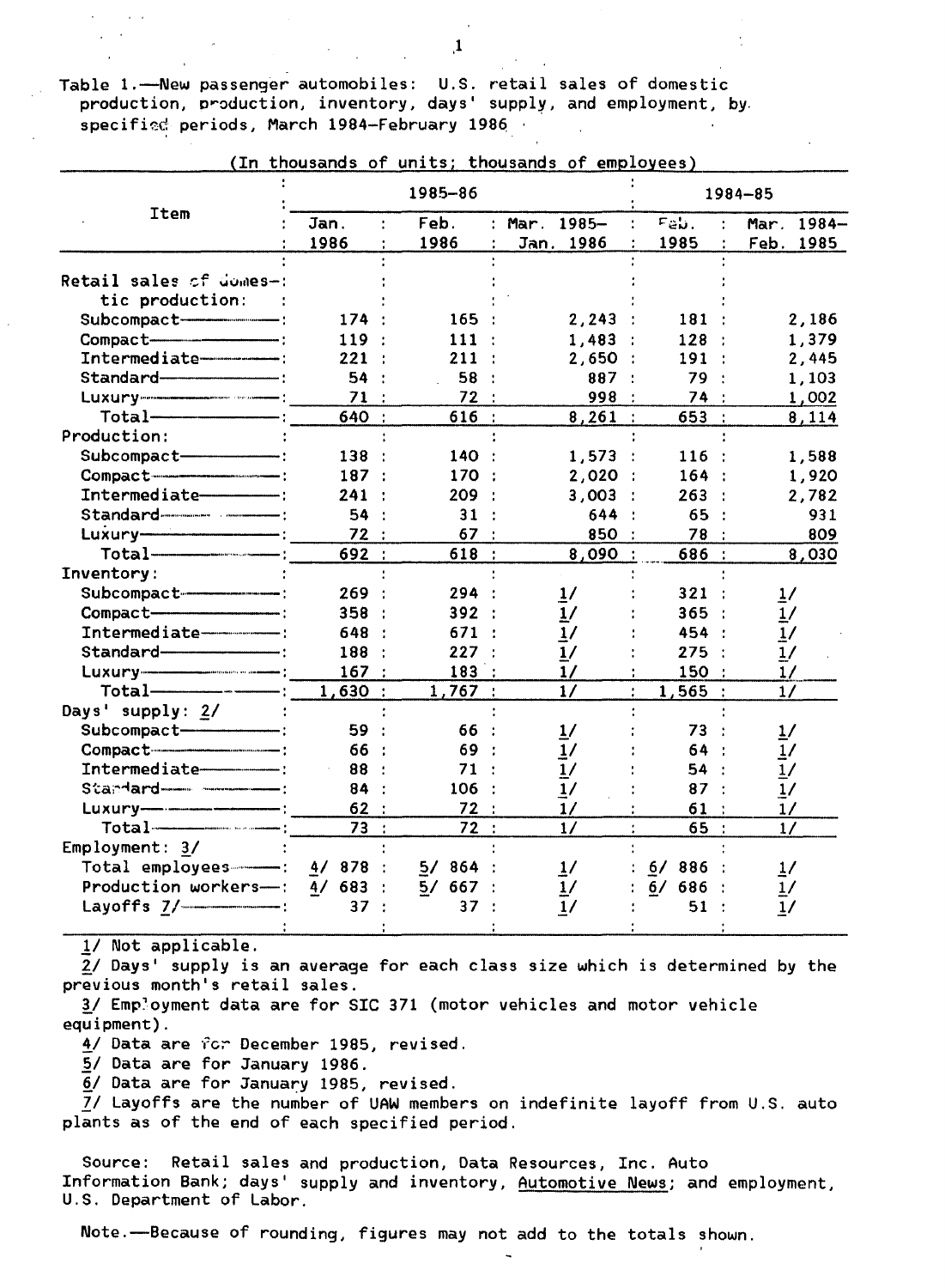|  | Table 2.—New passenger automobiles: U.S. imports for consumption, by principal |  |  |  |
|--|--------------------------------------------------------------------------------|--|--|--|
|  | sources and by specified periods, February 1984-January 1986 1/                |  |  |  |
|  |                                                                                |  |  |  |

|                                                      |                         |  | 1985-86   |                |                          |  |             |                | $1984 - 85$  |         |  |  |  |
|------------------------------------------------------|-------------------------|--|-----------|----------------|--------------------------|--|-------------|----------------|--------------|---------|--|--|--|
| Source                                               | Dec.                    |  | Jan.      | $\ddot{\cdot}$ | Feb. 1985-               |  | Jan.        |                | Feb. 1984-   |         |  |  |  |
|                                                      | 1985                    |  | 1986      |                | Jan. 1986                |  | 1985        | $\ddot{\cdot}$ | Jan. 1985    |         |  |  |  |
|                                                      |                         |  |           |                | Quantity (units)         |  |             |                |              |         |  |  |  |
|                                                      |                         |  |           |                |                          |  |             |                |              |         |  |  |  |
|                                                      | 261, 286:               |  | 237,773:  |                | 2,569,252:               |  | 196,000 :   |                | 1,977,667    |         |  |  |  |
|                                                      | 100,040 :               |  | 89,764:   |                | $1,152,067$ :            |  | 82,467:     |                | 1,072,350    |         |  |  |  |
| West Germany-------------                            | 41,884 :                |  | 42,404 :  |                | 454,355 :                |  | 61,159:     |                |              | 346,945 |  |  |  |
|                                                      | 12,909:                 |  | 13,249:   |                | 139, 121:                |  | 16,768:     |                |              | 120,217 |  |  |  |
| $Itally$ = $\qquad$ :                                | 694 :                   |  | 1,320:    |                | 9,212:                   |  | 892:        |                |              | 9,006   |  |  |  |
| United Kingdom                                       | 1,484:                  |  | 2,499:    |                | 25,437:                  |  | 1,509:      |                |              | 20,014  |  |  |  |
|                                                      | 1,507:                  |  | $1,106$ : |                | 20,090 :                 |  | 21,130:     |                |              | 56,081  |  |  |  |
| Mexico                                               | 2,976                   |  | $4,136$ : |                | 17,023:                  |  | 760 :       |                |              | 6,777   |  |  |  |
|                                                      | 5,815:                  |  | 2,490:    |                | 9,881 :                  |  |             |                |              |         |  |  |  |
| All other------------                                | 683 :                   |  | 450 :     |                | 12,260 :                 |  | 716 :       |                |              | 15,241  |  |  |  |
| $Total$ $---$ :                                      | $429, 278$ :            |  | 395,191 : |                | 4,408,698 :              |  | $381,401$ : |                | 3,624,298    |         |  |  |  |
|                                                      | Value $(1,000$ dollars) |  |           |                |                          |  |             |                |              |         |  |  |  |
|                                                      |                         |  |           |                |                          |  |             |                |              |         |  |  |  |
|                                                      |                         |  |           |                | 16,708,418 : 1,138,737 : |  |             |                | 12, 454, 427 |         |  |  |  |
|                                                      | 985,644 :               |  | 881,338 : |                | $11, 268, 031$ :         |  | 775,314:    |                | 10,090,682   |         |  |  |  |
| West Germany------                                   | 682,466 :               |  | 682,090 : |                | $6, 204, 213$ :          |  | 699,993 :   |                | 4,648,639    |         |  |  |  |
|                                                      | 154,479 :               |  | 158,736:  |                | 1,616,004:               |  | 193,095 :   |                | 1,304,074    |         |  |  |  |
| $Itally$ = $\qquad$ :                                | 7,557:                  |  | 22,229:   |                | 131,826 :                |  | 11,617:     |                |              | 131,634 |  |  |  |
| United Kingdom                                       | 39,319:                 |  | 63,112:   |                | 618,604:                 |  | 39,714:     |                | 470,798      |         |  |  |  |
|                                                      | $16,285$ :              |  | 11,978    |                | 197,553 :                |  | 51,838:     |                | 337,452      |         |  |  |  |
| $Mexico$ $-$                                         | 16,432:                 |  | 48,280 :  |                | 112,386:                 |  | 4,895 :     |                |              | 43,728  |  |  |  |
| Yugoslavia----------------                           | 14,538                  |  | 6,225:    |                | 24,673:                  |  |             |                |              |         |  |  |  |
|                                                      | 8,438:                  |  | 5,892:    |                | 156,792 :                |  | 8,773:      |                |              | 88,418  |  |  |  |
| Total--------------------- : 3,647,654 : 3,550,938 : |                         |  |           |                | 36,039,105 : 2,923,976 : |  |             |                | 29,569,852   |         |  |  |  |
|                                                      |                         |  |           |                |                          |  |             |                |              |         |  |  |  |

1/ Data include imports into Puerto Rico and TSUSA item 692.1005; data do not include automobiles assembled in Foreign-Trade Zones.

Source: Compiled from official statistics of the U.S. Department of Commerce.

Note.-Because of rounding, figures may not add to the totals shown.

 $\overline{\phantom{a}}$  2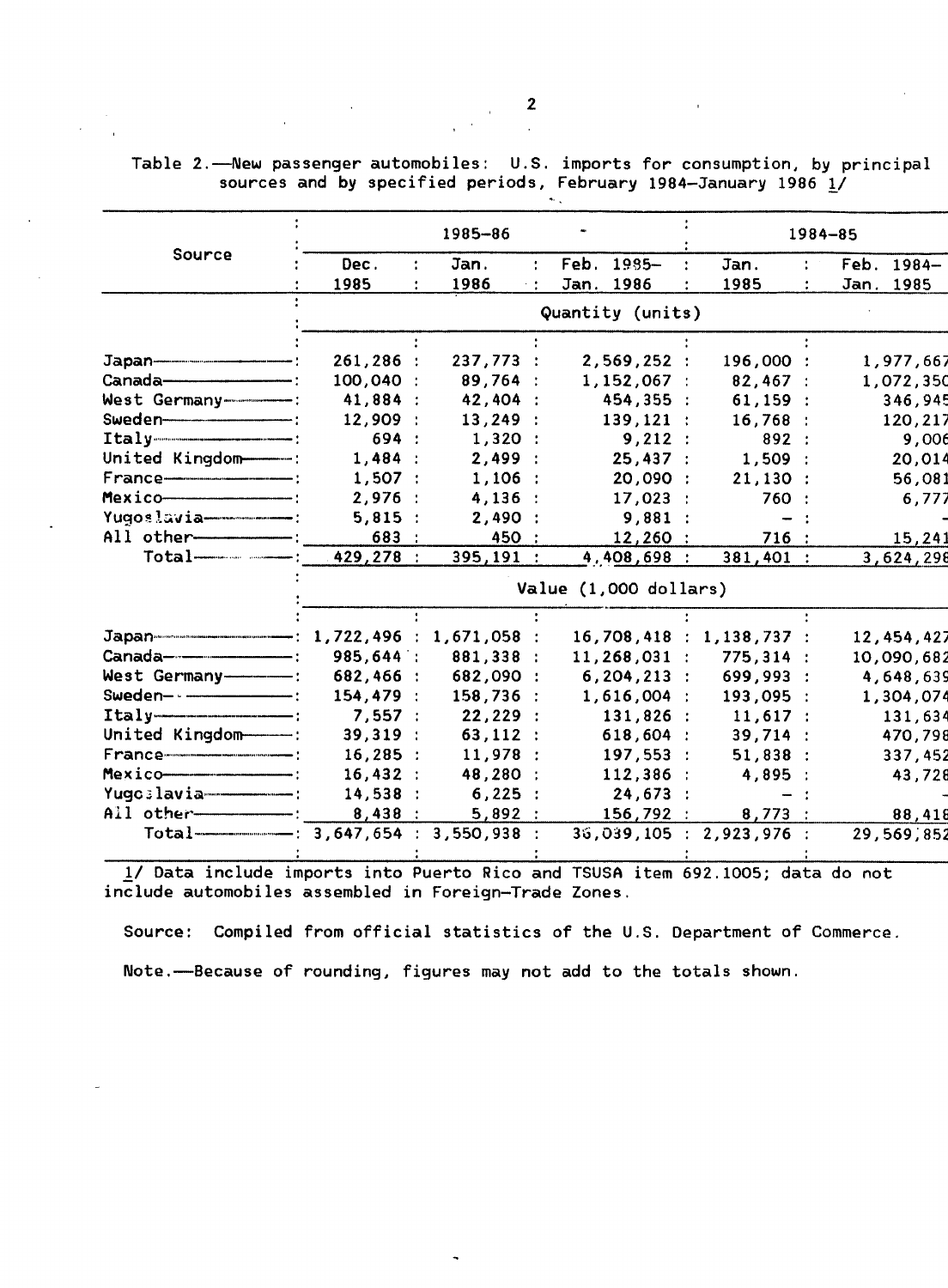Table 3.-Lightweight automobile trucks *11* and bodies and cab/chassis for lightweight automobile trucks: U.S. imports for consumption, by principal sources and by specified periods, February 1984-January 1986 2/

|                                     |                       | 1985-86      |  |                               |  | 1984-85      |  |                         |  |  |  |
|-------------------------------------|-----------------------|--------------|--|-------------------------------|--|--------------|--|-------------------------|--|--|--|
| Source                              | Dec.<br>1985          | Jan.<br>1986 |  | $1985 -$<br>Feb.<br>Jan. 1986 |  | Jan.<br>1985 |  | Feb. 1984-<br>Jan. 1985 |  |  |  |
|                                     |                       |              |  | Quantity (units) 3/           |  |              |  |                         |  |  |  |
|                                     |                       |              |  |                               |  |              |  |                         |  |  |  |
|                                     | 76, 195:              | 97,632:      |  | 836,032 :                     |  | 65,606:      |  | 588,342                 |  |  |  |
| Canada-                             | 36,576:               | 23,723:      |  | 327,872:                      |  | 27,098:      |  | 351,199                 |  |  |  |
|                                     | 3,317:                | $1,261$ :    |  | 28,605:                       |  | 19:          |  | 5,561                   |  |  |  |
| All other-                          | 16:                   | 5:           |  | 1,950:                        |  | 2,004:       |  | 3,733                   |  |  |  |
| Total <del>------------------</del> | $116, 104$ :          | 122,621:     |  | 1,194,459:                    |  | 94,727:      |  | 948,835                 |  |  |  |
|                                     | Value (1,000 dollars) |              |  |                               |  |              |  |                         |  |  |  |
|                                     |                       |              |  |                               |  |              |  |                         |  |  |  |
| Japan-                              | 347,459:              | 448,772 :    |  | $3,620,806$ :                 |  | 276, 199:    |  | 2,450,060               |  |  |  |
| Canada-                             | 240.812:              | $216,541$ :  |  | 2,654,805:                    |  | 279,305:     |  | 2,845,189               |  |  |  |
| Mexico                              | 23,010 :              | 9,269:       |  | 204, 355:                     |  | 181:         |  | 41,698                  |  |  |  |
| All other-                          | 6,608:                | 7,183:       |  | 49.291 :                      |  | 15,627:      |  | 31,885                  |  |  |  |
|                                     | 617,889:              | 681,765 :    |  | 6,520,257:                    |  | 571,312:     |  | 5,368,832               |  |  |  |

*11* Defined as not over 10,000 pounds gvw.

 $2/$  Partially estimated, all data include imports into Puerto Rico.

*11* Quantity data include complete trucks and cab/chassis, but exclude bodies.

Source: Compiled from official statistics of the U.S. Department of Commerce, except as noted.

Note.-Because of rounding, figures may not add to the totals shown.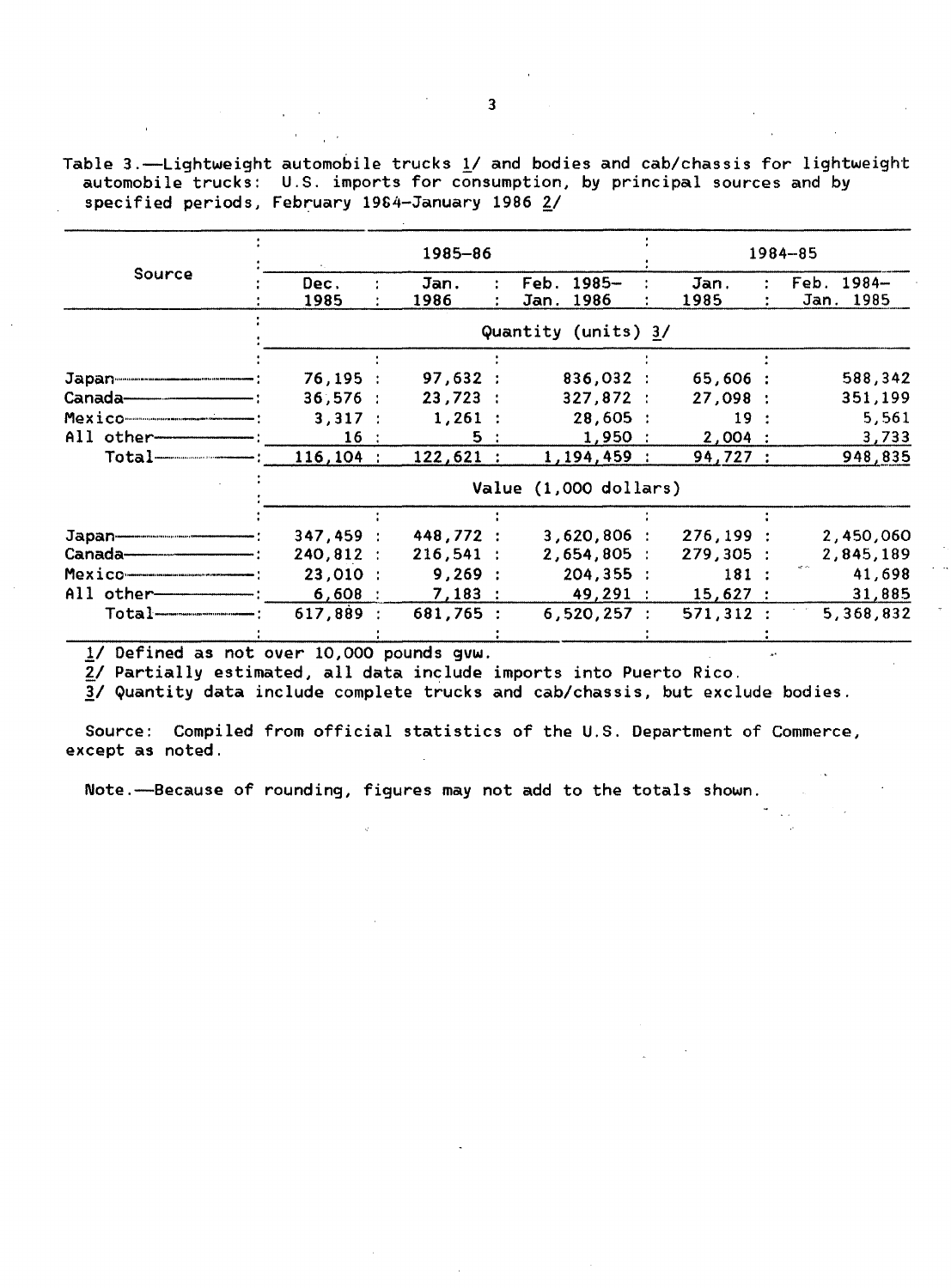Table 4.-New passenger automobiles: U.S. exports of domestic merchandise, by principal markets and by specified periods, February 1984-January 1986

|                       |           | 1985-86               |             |  |                  |           |           |  | 1984-85    |  |  |  |  |
|-----------------------|-----------|-----------------------|-------------|--|------------------|-----------|-----------|--|------------|--|--|--|--|
| Market                | Dec.      |                       | Jan.        |  | Feb. 1985-       |           | Jan.      |  | Feb. 1984- |  |  |  |  |
|                       | 1985      |                       | 1986        |  | Jan. 1986        |           | 1985      |  | Jan. 1985  |  |  |  |  |
|                       |           |                       |             |  | Quantity (units) |           |           |  |            |  |  |  |  |
|                       |           |                       |             |  |                  |           |           |  |            |  |  |  |  |
| Canada-               | 39,316:   |                       | 55,342:     |  | 681,546 :        |           | 49,855:   |  | 598,370    |  |  |  |  |
| Japan-                | 93        |                       | 111:        |  |                  | $1,171$ : | 230:      |  | 2,102      |  |  |  |  |
| All other-            | 3,006:    |                       | $1,896$ :   |  |                  | 22,268:   | 3,089:    |  | 25,026     |  |  |  |  |
| Total-                | 42,415:   |                       | 57,349:     |  | 704,985 :        |           | 53,174:   |  | 625,498    |  |  |  |  |
|                       |           | Value (1,000 dollars) |             |  |                  |           |           |  |            |  |  |  |  |
|                       |           |                       |             |  |                  |           |           |  |            |  |  |  |  |
| Canada———             | 345,326:  |                       | 496,337:    |  | $5,808,164$ :    |           | 409,378 : |  | 4,671,577  |  |  |  |  |
|                       | 1,581:    |                       | 2,024:      |  |                  | 17,876:   | 3,268:    |  | 28,720     |  |  |  |  |
| All other-            | 38,077 :  |                       | 23,652:     |  | 268,885:         |           | 34,535:   |  | 289,998    |  |  |  |  |
| $Total$ $\frac{1}{2}$ | 384,984 : |                       | $522,013$ : |  | 6,094,925:       |           | 447,181 : |  | 4,990,295  |  |  |  |  |
|                       |           |                       |             |  |                  |           |           |  |            |  |  |  |  |

Source: Compiled from official statistics of the U.S. Department of Commerce.

Note.—Because of rounding, figures may not add to the totals shown.

 $\sim$ 

 $\mathcal{F}_{\text{max}}$ 

 $\sim$ 

 $\sim$ 

 $\ddot{\phantom{a}}$ 

 $\mathcal{L}^{\mathcal{L}}$  and  $\mathcal{L}^{\mathcal{L}}$  are the set of the set of  $\mathcal{L}^{\mathcal{L}}$ 

 $\sim$ 

 $\sim 100$ 

 $\mathcal{L}_{\mathbf{A}}$  ,  $\mathcal{L}_{\mathbf{A}}$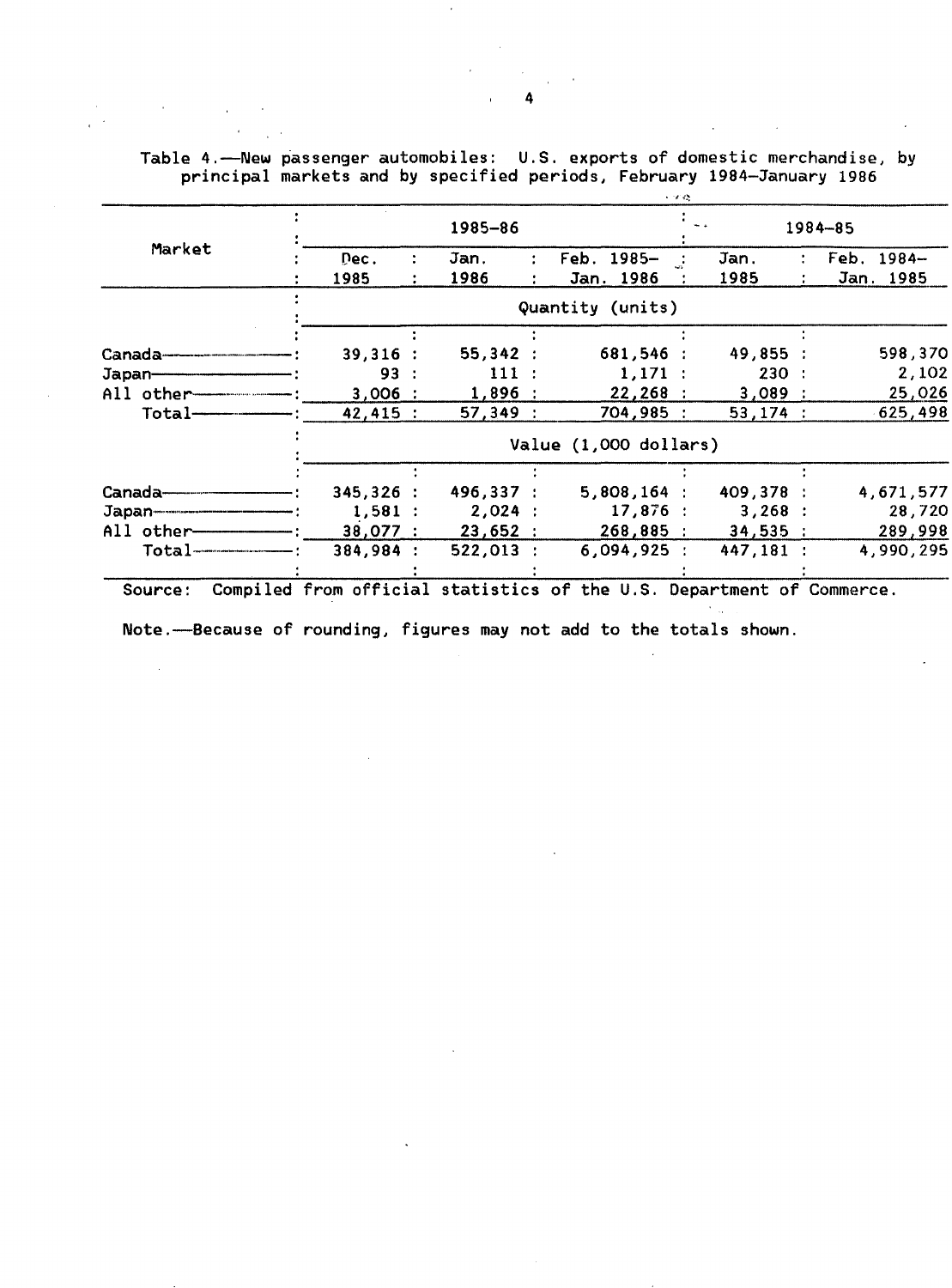Table 5.-Lightweight automobile trucks  $1/$  and bodies and cab/chassis for lightweight automobile trucks: U.S. exports of domestic merchandise, by principal markets and by specified periods, February 1984-January 1986 2/

|                     |                       |  | 1985-86      |  | 1984-85                     |            |            |  |            |  |  |
|---------------------|-----------------------|--|--------------|--|-----------------------------|------------|------------|--|------------|--|--|
| Market              | Dec.                  |  | Jan.         |  | $\mathsf{Feb.} \; 1985 - :$ |            | Jan.       |  | Feb. 1984- |  |  |
|                     | 1985                  |  | 1986         |  | Jan. 1986                   |            | 1985       |  | Jan. 1985  |  |  |
|                     | Quantity (units) 3/   |  |              |  |                             |            |            |  |            |  |  |
|                     |                       |  |              |  |                             |            |            |  |            |  |  |
| $Canada$ ——         | 12,746:               |  | 10,924:      |  | $140,631$ :                 |            | 7,866:     |  | 105,907    |  |  |
| All other-          | $1,234$ :             |  | 711:         |  |                             | $10,230$ : | $1,001$ :  |  | 15,922     |  |  |
| Total-              | 13,980:               |  | 11,635:      |  | $150,861$ :                 |            | 8,867:     |  | 121,829    |  |  |
|                     | Value (1,000 dollars) |  |              |  |                             |            |            |  |            |  |  |
|                     |                       |  |              |  |                             |            |            |  |            |  |  |
| <b>Canada------</b> | $108,411$ :           |  | 101, 152:    |  | 1,193,927:                  |            | 66,797 :   |  | 826,835    |  |  |
| All other-          | 16,254:               |  | $10,064$ :   |  | 110,582:                    |            | $11,805$ : |  | 196,096    |  |  |
| Total-              | 124,665:              |  | $111, 216$ : |  | 1,304,509:                  |            | 78,602:    |  | 1,022,931  |  |  |
|                     |                       |  |              |  |                             |            |            |  |            |  |  |

!/ Defined as not over 10,000 pounds gvw.

2/ Partially estimated.

*11* Quantity data include complete trucks and cab/chassis, but exclude bodies.

Source: Compiled from official statistics of the U.S. Department of Commerce, except as noted.

Note.--Because of rounding, figures may not add to the totals shown.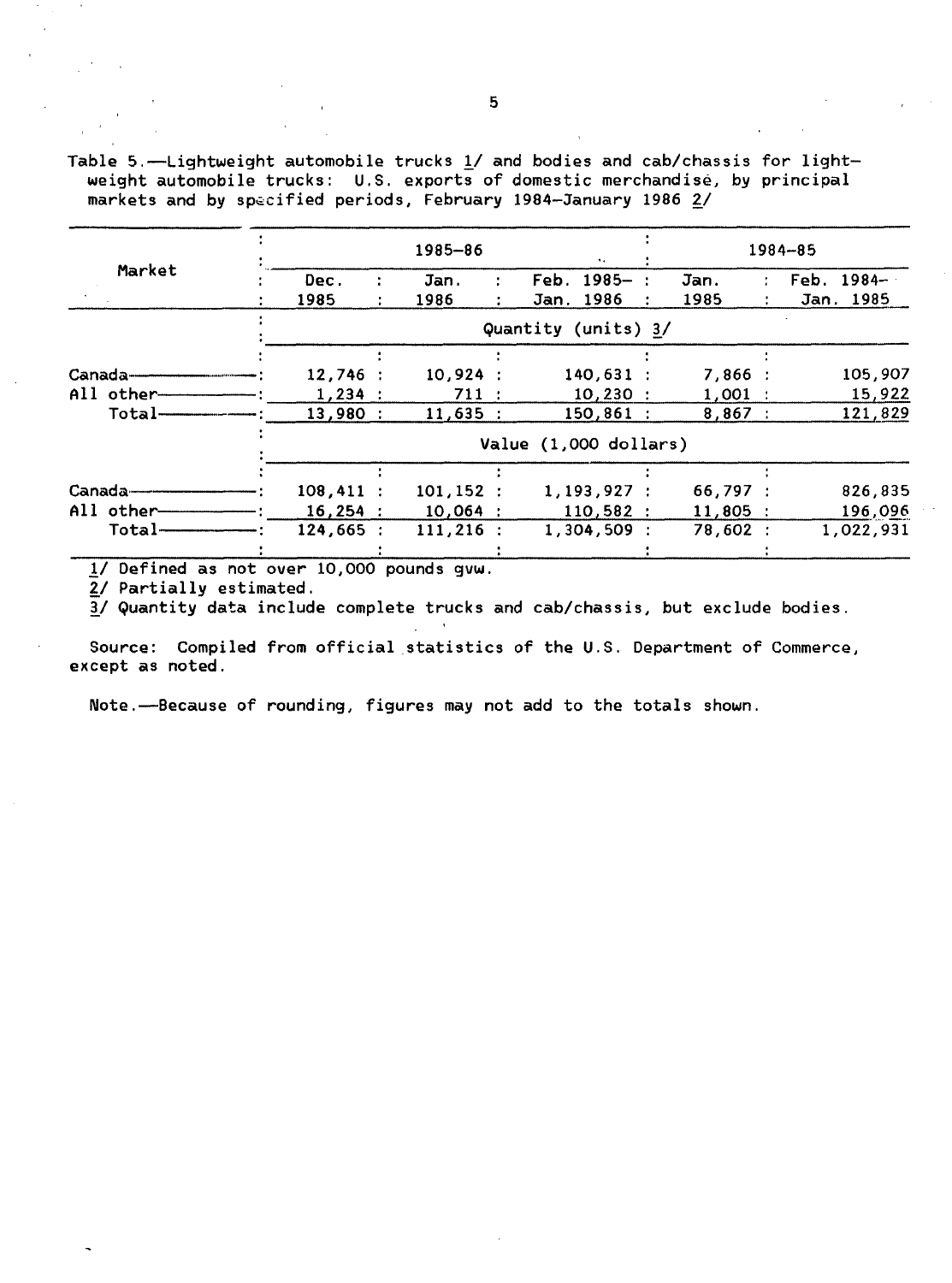Table 6.-New passenger automobiles: Sales of domestic and imported passenger automobiles and sales of imported passenger automobiles as a percent of total U.S. sales, by specified periods, 1985 and 1986

|                                          |      | Sales of-                  |           |                            |                  | Ratio of impo                     |          |            |
|------------------------------------------|------|----------------------------|-----------|----------------------------|------------------|-----------------------------------|----------|------------|
| Period                                   |      | Domestic<br>automobiles 1/ |           | Imported<br>automobiles 2/ | Total U.S. sales | sales to<br>total sale            |          |            |
|                                          | 1986 | 1985                       | 1986      | $1985 -$                   | 1986             | 1985                              | 1986     | 191        |
|                                          |      |                            |           |                            |                  |                                   |          | ——Percent— |
|                                          |      |                            |           |                            |                  |                                   |          |            |
| January --------- : 635,904 :            |      | 628,037:                   | 237,281:  | 208,184:                   | $873,185$ :      | 836,221 :                         | $27.2$ : |            |
| February- $-$ : 613,371 : 645,317 :      |      |                            | 219,096 : |                            | 193,290:832,467: | 838,607 :                         | $26.3$ : |            |
| $Jan-Feb$ $-1, 249, 275 : 1, 273, 354 :$ |      |                            | 456,377 : |                            |                  | 401,474 : 1,705,652 : 1,674,828 : | 26.8:    |            |
|                                          |      |                            |           |                            |                  |                                   |          |            |

*11* Domestic automobile sales include U.S. and Canadian-built automobiles sold in the United States.

£/ Does not include automobiles imported from Canada.

Source: Automotive News.

Table 7.-New passenger automobiles: Price indexes, by specified periods, 1985 and 1986

|                    |              |              | $1707 - 100$      |              |               |       |                   |
|--------------------|--------------|--------------|-------------------|--------------|---------------|-------|-------------------|
|                    |              | 1985-86      |                   |              | 1985 and 1986 |       |                   |
| Item               | Dec.<br>1985 | Jan.<br>1986 | Percent<br>change | Jan.<br>1985 | Jan.<br>1986  |       | Percent<br>change |
|                    |              |              |                   |              |               |       |                   |
| Consumer Price     |              |              |                   |              |               |       |                   |
| Index:             |              |              |                   |              |               |       |                   |
| Unadjusted $---$ : | 219.4        | 219.9        | $+0.2$ :          | 213.1        |               | 219.9 | $+3.2$            |
| Seasonally         |              |              |                   |              |               |       |                   |
| $adjusted$ $-$ :   | $218.3$ :    | 218.6:       | $+0.1$            | 211.6        |               | 218.6 | $+3.3$            |
| Producer Price     |              |              |                   |              |               |       |                   |
| Index:             |              |              |                   |              |               |       |                   |
| Unadjusted-        | 232.5        | $230.1$ :    | $-1.0$            | 227.2        |               | 230.1 | $+1.3$            |
| Seasonally         |              |              |                   |              |               |       |                   |
| adjusted-          | 229.1        | 227.8        | $-0.6$            | 225.0        | $\cdot$       | 227.8 | $+1.2$            |
|                    |              |              |                   |              |               |       |                   |

 $(1967 - 100)$ 

Source: U.S. Department of Labor.

6

is a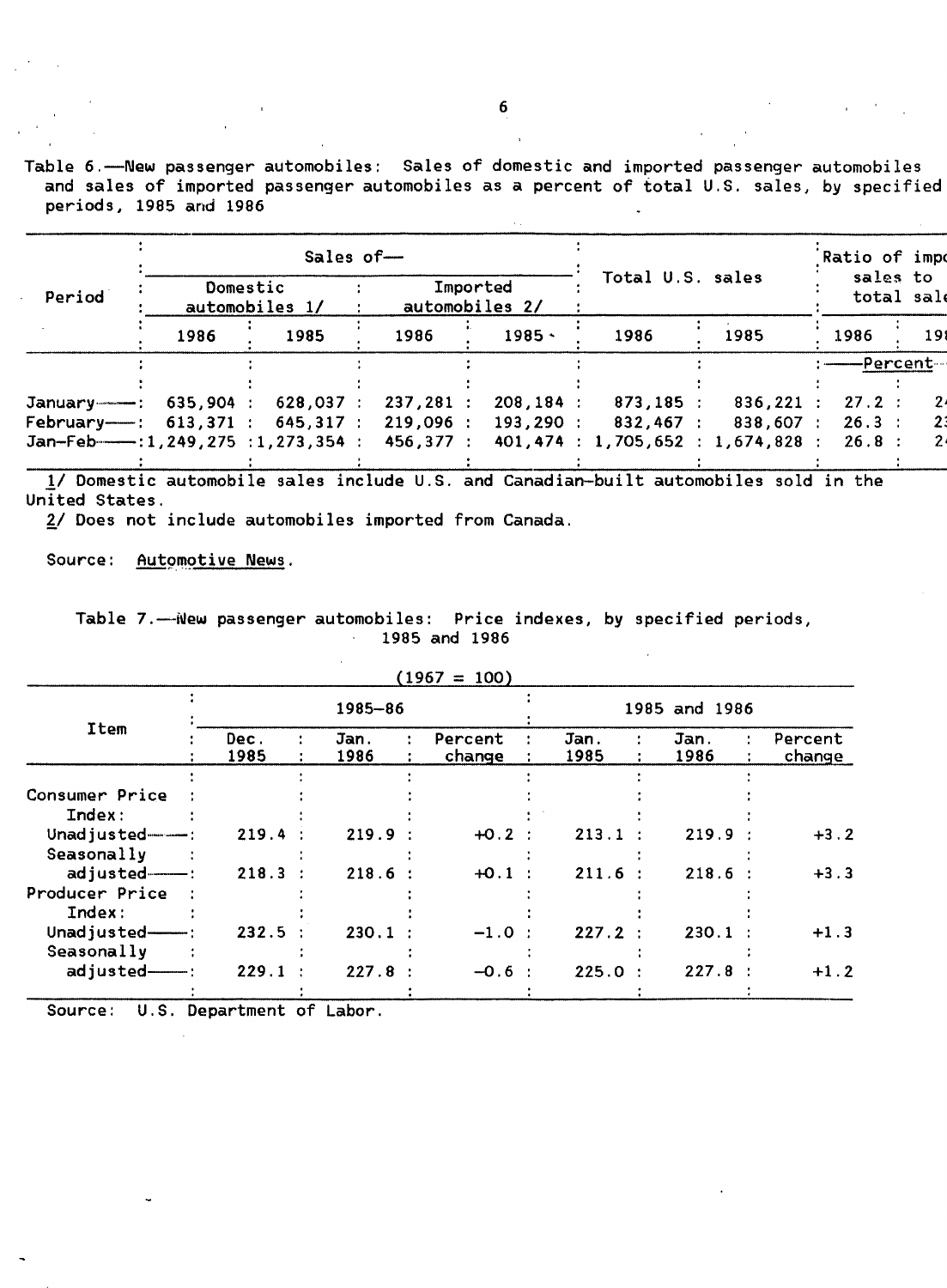Table 8.--New passenger automobiles: Retail price changes in the U.S. market during February 1986

| : Retail price changes, in<br>: dollars, February 1986<br>$(+ or -)$ |
|----------------------------------------------------------------------|
|                                                                      |
|                                                                      |
|                                                                      |
|                                                                      |
|                                                                      |
|                                                                      |
|                                                                      |
| Compact 245 to +765                                                  |
|                                                                      |
|                                                                      |
|                                                                      |
|                                                                      |
| $ +1,432$                                                            |
|                                                                      |

Source: Automotive News, February 1986.

Table 9.-Sales and profits (loss) on major U.S. automobile manufacturers' operations, by specified periods, 1984 and 1985  $1/$ 

 $\hat{\alpha}=\hat{\alpha}$ 

|                                 |                      | 1985 |                      | 1984                 |  |                      |  |  |
|---------------------------------|----------------------|------|----------------------|----------------------|--|----------------------|--|--|
| Item and firm                   | October-<br>December |      | January-<br>December | October-<br>December |  | January-<br>December |  |  |
|                                 |                      |      |                      |                      |  |                      |  |  |
| Sales:                          |                      |      |                      |                      |  |                      |  |  |
| General Motors-------------     | 24,641               |      | $86,372$ :           | 20,878:              |  | 83,880               |  |  |
|                                 | 14,096               |      | 52,774:              | 13,417:              |  | .52,366              |  |  |
| $Chrysler$ $\longrightarrow$    | 5,383                |      | 21,256               | 5,341:               |  | 19,573               |  |  |
| American Motors-----            | 1,128                |      | 4,040 :              | $1,061$ :            |  | 4,215                |  |  |
|                                 | 45,248               |      | 174,442              | 40,697:              |  | 160,044              |  |  |
| Profits:                        |                      |      |                      |                      |  |                      |  |  |
| General Motors----------        | 1,252                |      | 3,999                | 877 :                |  | 4,517                |  |  |
|                                 | 720                  |      | $2,515$ :            | 721:                 |  | 2,907                |  |  |
|                                 | 215                  |      | 1,635                | 610:                 |  | 2,380                |  |  |
| American Motors-------------    | (7)                  |      | (125)                | 3:                   |  | 15                   |  |  |
| $Total$ $\overline{\phantom{}}$ | 2,180                |      | 8,024                | $2,211$ :            |  | 9,819                |  |  |

1/ Data are for world operations.

Source: Automotive News.